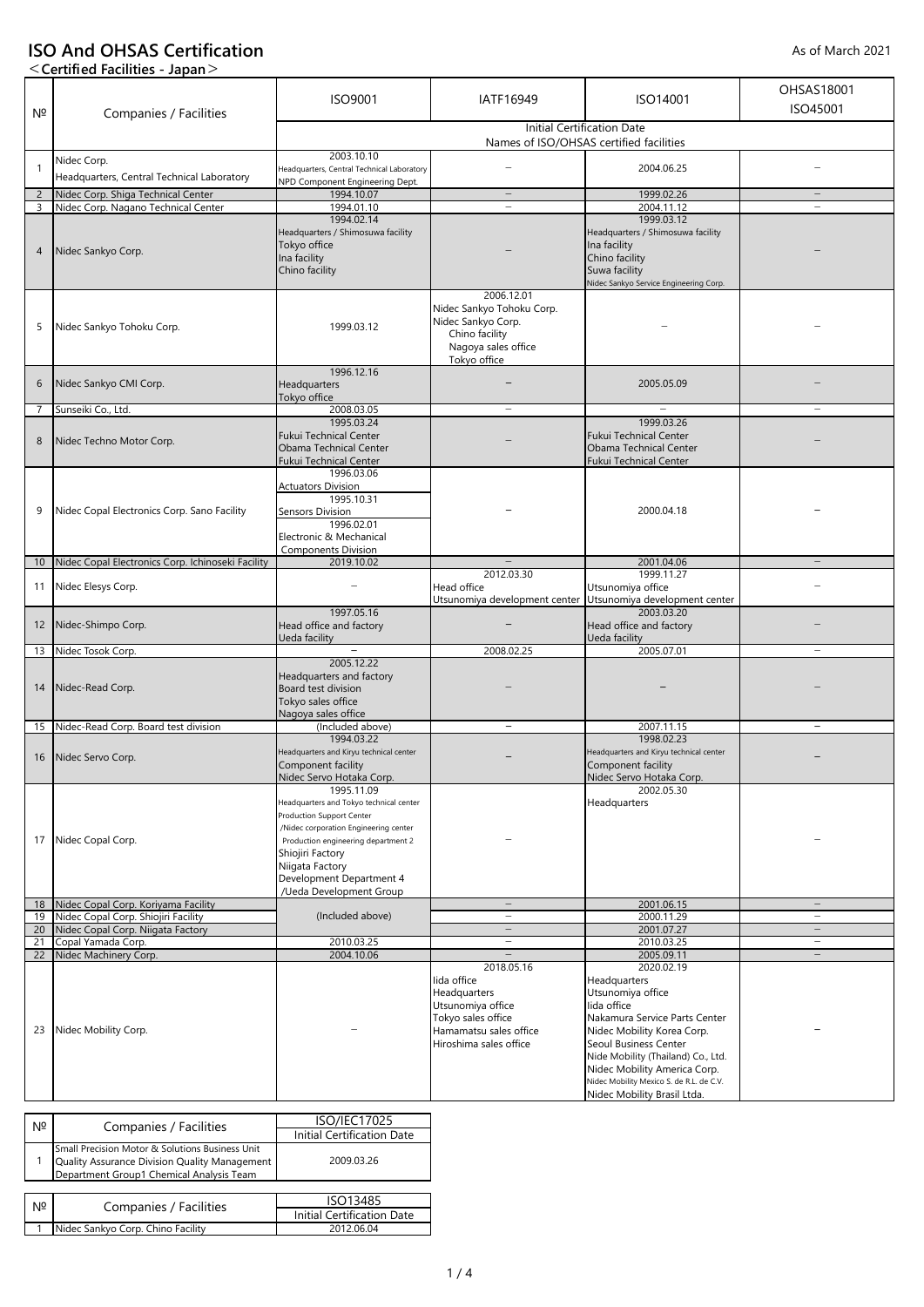### **<Certified Facilities - Overseas>**

| $N^{\circ}$         | Companies / Facilities                                                      | ISO9001                                                                                                        | IATF16949                                                                                                                                                                                                                                                                                                                      | ISO14001                            | OHSAS18001<br>ISO45001                               |  |
|---------------------|-----------------------------------------------------------------------------|----------------------------------------------------------------------------------------------------------------|--------------------------------------------------------------------------------------------------------------------------------------------------------------------------------------------------------------------------------------------------------------------------------------------------------------------------------|-------------------------------------|------------------------------------------------------|--|
|                     |                                                                             |                                                                                                                | <b>Initial Certification Date</b><br>Names of ISO/OHSAS certified facilities                                                                                                                                                                                                                                                   |                                     |                                                      |  |
| 1                   | Nidec Electronics (Thailand) Co., Ltd. Rojana Factory                       | 1999.12.29                                                                                                     |                                                                                                                                                                                                                                                                                                                                | 2002.11.07                          | 2007.1.16                                            |  |
| $\overline{2}$      | Nidec Electronics (Thailand) Co., Ltd. Rangsit Factory                      | 2007.02.19                                                                                                     |                                                                                                                                                                                                                                                                                                                                | 2007.03.23                          | 2008.09.30                                           |  |
| 3                   | Nidec Precision (Thailand) Co., Ltd. Ayutthaya Factory                      | 2004.09.14                                                                                                     | 2014.11.10                                                                                                                                                                                                                                                                                                                     | 2005.03.07                          | 2008.05.08                                           |  |
| $\overline{4}$<br>5 | Nidec Precision (Thailand) Co., Ltd. Rojana Factory                         | 2008.05.08<br>2004.11.08                                                                                       | 2017.11.02                                                                                                                                                                                                                                                                                                                     | 2008.05.08<br>2005.07.11            | 2008.05.08<br>2009.07.31                             |  |
|                     | Nidec (Zhejiang) Corp.                                                      |                                                                                                                | 2006.11.30                                                                                                                                                                                                                                                                                                                     |                                     |                                                      |  |
| 6                   | Nidec (Dalian) Limited                                                      | 2000.06.08                                                                                                     | Nidec (Dalian) Limited<br>Nidec Corp. Shiga Technical Center<br>Nidec Corp. Tokyo office sales Dept<br>Nidec Corp.<br>/ Sales Administration & Service Dept.<br>Nidec Shanghai international                                                                                                                                   | 2003.06.08                          | 2004.11.24                                           |  |
|                     | Nidec (Dongguan) Limited                                                    | 2004.02.24                                                                                                     | trading co., ltd.<br>$\overline{\phantom{0}}$                                                                                                                                                                                                                                                                                  | 2007.07.18                          | 2008.10.13                                           |  |
| 8                   | Nidec (Shaoguan) Limited                                                    | 2011.07.01                                                                                                     |                                                                                                                                                                                                                                                                                                                                | 2014.1.16                           |                                                      |  |
| 9                   | Nidec Automobile Motor (Zhejiang) Corp.                                     |                                                                                                                | 2006.11.30<br>Nidec Automobile Motor (Zhejiang) Corp.<br>Nidec Corp. Shiga Technical Center<br>Nidec Corp. Tokyo office sales Dept<br>Nidec Corp.<br>/ Sales Administration & Service Dept.                                                                                                                                    | 2006.07.25                          | 2009.12.02                                           |  |
|                     |                                                                             |                                                                                                                | Nidec Shanghai international<br>trading co., ltd.                                                                                                                                                                                                                                                                              |                                     |                                                      |  |
| 10                  | Nidec Philippines Corp.                                                     | 1997.12.19                                                                                                     |                                                                                                                                                                                                                                                                                                                                | 1999.10.04                          | 2008.09.10                                           |  |
| 11                  | Nidec Precision Philippines Corp.                                           | 2005.12.22                                                                                                     | $\overline{\phantom{0}}$                                                                                                                                                                                                                                                                                                       | 2006.07.19                          | 2008.07.28                                           |  |
| 12                  | Nidec Subic Philippines Corp.                                               | 2003.03.23                                                                                                     | 2019.03.02                                                                                                                                                                                                                                                                                                                     | 2004.10.07                          | 2008.11.07                                           |  |
| 13                  | Nidec Vietnam Corp.                                                         | 1999.05.06                                                                                                     | Nidec Sankyo Vietnam Corp.<br>Nidec Corp. Central Technical Laboratory<br>Nidec Corp. Headquarters<br>Nidec Corp. Tokyo office<br>Nidec Motors & Actuators<br>Nidec Singapore Pte. Ltd.<br>Nidec (Shenzhen) Co., Ltd.<br>Nidec (H.K.) Co., Limited<br>Nidec Shanghai international<br>trading co., ltd.<br>Nidec America Corp. | 2001.09.20                          | 2009.07.21                                           |  |
| 14                  | Nidec Component Technology Co., Ltd.                                        | 1996.05.08                                                                                                     |                                                                                                                                                                                                                                                                                                                                |                                     |                                                      |  |
| 15                  | Nidec Component Technology (Thailand) Co., Ltd.                             | 2008.07.13                                                                                                     | $\overline{\phantom{0}}$                                                                                                                                                                                                                                                                                                       | 2014.11.07                          | 2014.11.07                                           |  |
| 16                  | Nidec Seimitsu Motor Technology (Dongguan) Co., Ltd.                        | 2008.07.01                                                                                                     | $\overline{\phantom{0}}$                                                                                                                                                                                                                                                                                                       | 2005.07.20                          | 2004.02.02                                           |  |
| 17                  | Nidec Sankyo Vietnam (Hanoi) Corp.                                          | 2007.09.11                                                                                                     | $\overline{\phantom{m}}$                                                                                                                                                                                                                                                                                                       | 2007.09.11                          | $\overline{\phantom{0}}$                             |  |
| 18                  | Nidec Sankyo Vietnam Corp.                                                  | 2013.05.16                                                                                                     | 2018.10.15<br>Nidec Sankyo Vietnam Corp.<br>Nidec Sankyo Corp. Headquaters<br>Nidec Sankyo Corp. Tokyo office                                                                                                                                                                                                                  | 2007.09.12                          |                                                      |  |
| 19                  | Nidec Sankyo Taiwan Corp.                                                   | 1994.06.06<br>HQ+Plant 1<br>Plant 2                                                                            |                                                                                                                                                                                                                                                                                                                                | 2002.03.15<br>HQ+Plant 1<br>Plant 2 |                                                      |  |
| 20                  | Nidec Sankyo America Corp.                                                  | 2000.12.20                                                                                                     |                                                                                                                                                                                                                                                                                                                                | 2002.11.22                          |                                                      |  |
| 21                  | Nidec Sankyo Electronics (Shaoguan) Co., Ltd.                               | 2001.04.28                                                                                                     |                                                                                                                                                                                                                                                                                                                                | 2004.01.08                          |                                                      |  |
| 22                  | Nidec Sankyo Electronics (Dongguan) Corp.                                   | 1997.09.26                                                                                                     | 2015.09.21<br>Nidec Sankyo Electronics (Dongguan) Corp.<br>Nidec (Shenzhen) Co., Ltd.<br>Nidec Sankyo Electronics (Shanghai) Corp.<br>Nidec Sankyo Corp. Shimosuwa facility<br>Nidec Sankyo Corp. Tokyo office<br>Nidec Sankyo Corp. Nagoya sales office                                                                       | 2002.11.15                          |                                                      |  |
| 23                  | Nidec Sankyo (Zhejiang) Corp.                                               | 2006.10.12                                                                                                     |                                                                                                                                                                                                                                                                                                                                | 2006.03.20                          | $\overline{\phantom{m}}$                             |  |
| 24                  | Nidec Sankyo (Dongguan) Precision Corp.                                     | 2008.03.14<br>Site1<br>Site2                                                                                   | 2009.03.09<br>Site1<br>Site2                                                                                                                                                                                                                                                                                                   | 2008.03.14<br>Site1<br>Site2        |                                                      |  |
| 25                  | Nidec Sankyo (Dalian) Corp.                                                 | 2003.12.10                                                                                                     | 2005.11.15<br>Nidec Sankyo (Dalian) Corp.                                                                                                                                                                                                                                                                                      | 2003.12.22                          |                                                      |  |
|                     |                                                                             | 2000.02.07                                                                                                     | Nidec Sankyo Corp. Chino facility<br>2013.08.13                                                                                                                                                                                                                                                                                | 2004.02.09                          | $\overline{\phantom{m}}$                             |  |
| 26<br>27            | PT. Nidec Sankyo Precision Indonesia<br>Nidec Sankyo Philippines Corp.      | 2016.07.20                                                                                                     | $\overline{\phantom{a}}$                                                                                                                                                                                                                                                                                                       | $\overline{\phantom{a}}$            | $\overline{\phantom{m}}$                             |  |
| 28                  | PT. Nidec Sankyo Opto Indonesia                                             | 2017.12.22                                                                                                     |                                                                                                                                                                                                                                                                                                                                |                                     |                                                      |  |
| 29                  | Higashifuji (Malaysia) Sdn. Bhd.                                            | 2001.08.23                                                                                                     | 2013.10.17<br>Higashifuji (Malaysia) Sdn. Bhd.<br>Nidec Sankyo Corp. SDM                                                                                                                                                                                                                                                       | 2005.05.03                          |                                                      |  |
| 30                  | PT. Higashifuji Indonesia                                                   | 2000.05.17                                                                                                     |                                                                                                                                                                                                                                                                                                                                | 2005.01.24                          | $\overline{\phantom{0}}$                             |  |
| 31                  | Higashifuji Shanghai Co., Ltd.                                              | 2008.04.02                                                                                                     | $\overline{\phantom{m}}$                                                                                                                                                                                                                                                                                                       | 2013.08.09                          | $\overline{\phantom{0}}$                             |  |
| 32                  | Nidec Sankyo Mexico, S.A.de C.V                                             | 2018.07.06                                                                                                     | 2019.09.22                                                                                                                                                                                                                                                                                                                     |                                     |                                                      |  |
| 33                  | Nidec Shibaura (Zhejiang) Co., Ltd.                                         | 2003.03.21                                                                                                     | $\overline{\phantom{m}}$                                                                                                                                                                                                                                                                                                       | 2004.09.07                          | $\overline{\phantom{0}}$                             |  |
| 34                  | Nidec Shibaura Electronics (Thailand) Co., Ltd.                             | 2009.05.01                                                                                                     | $\overline{\phantom{0}}$<br>$\overline{\phantom{m}}$                                                                                                                                                                                                                                                                           | 2008.10.03                          | $\overline{\phantom{m}}$<br>$\overline{\phantom{m}}$ |  |
| 35<br>36            | Nidec Copal Electronics (Zhejiang) Co., Ltd.<br>Nidec Elesys Americas Corp. | 2004.05.21<br>2006.11.27<br>Nidec Elesys Americas Corp.<br>Nidec Elesys Corp. Utsunomiya office<br>Ohio Center | 2006.11.27<br>Nidec Elesys Americas Corp.<br>Nidec Elesys Corp. Utsunomiya office<br><b>Ohio Center</b>                                                                                                                                                                                                                        | 2004.09.03<br>2008.11.22            |                                                      |  |
| 37                  | Nidec Elesys (Zhongshan) Corp.                                              |                                                                                                                | 2015.05.19<br>Nidec Elesys (Zhongshan) Corp.<br>Nidec Elesys Corp<br>/ Utsunomiya development center                                                                                                                                                                                                                           | 2008.03.20                          |                                                      |  |
| 38                  | Nidec Elesys (Thailand) Co., Ltd.                                           | 2015.01.30                                                                                                     |                                                                                                                                                                                                                                                                                                                                |                                     | $\overline{\phantom{0}}$                             |  |
| 39                  | Nidec-Shimpo (Zhejiang) Corp.<br>40 Nidec-Kyori Machinery (Zhejiang) Corp.  | 2004.12.23<br>2013.01.21                                                                                       | 2018.03.15                                                                                                                                                                                                                                                                                                                     | 2005.12.05<br>2013.12.26            |                                                      |  |
|                     |                                                                             |                                                                                                                |                                                                                                                                                                                                                                                                                                                                |                                     |                                                      |  |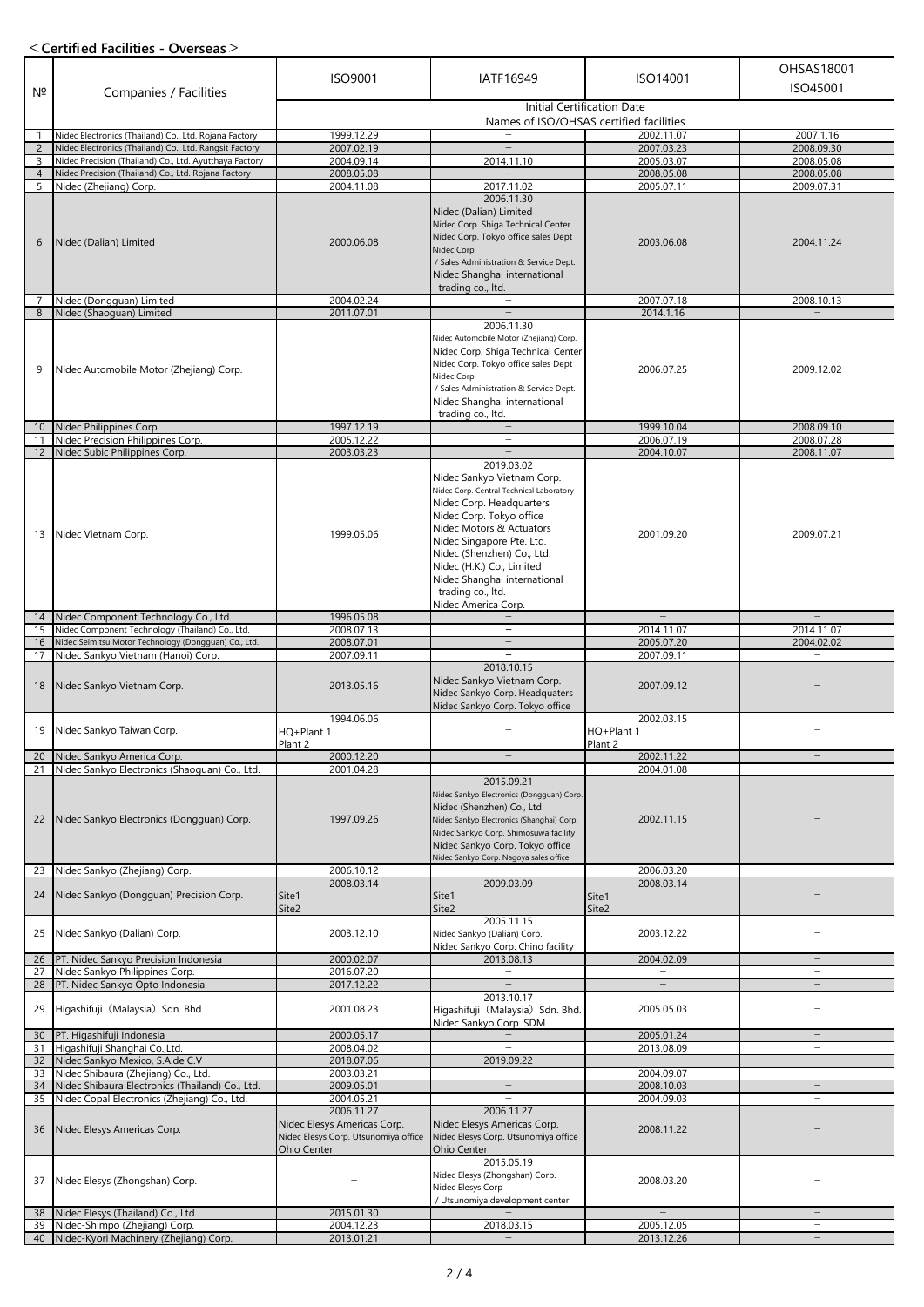### **<Certified Facilities - Overseas>**

| N <sup>2</sup> | Companies / Facilities                                                                | ISO9001                                                                                                                                                                                                                                                                           | IATF16949                                                                                                                                                           | ISO14001                                                                                   | OHSAS18001<br>ISO45001                                                     |
|----------------|---------------------------------------------------------------------------------------|-----------------------------------------------------------------------------------------------------------------------------------------------------------------------------------------------------------------------------------------------------------------------------------|---------------------------------------------------------------------------------------------------------------------------------------------------------------------|--------------------------------------------------------------------------------------------|----------------------------------------------------------------------------|
|                |                                                                                       | Initial Certification Date<br>Names of ISO/OHSAS certified facilities                                                                                                                                                                                                             |                                                                                                                                                                     |                                                                                            |                                                                            |
| 41             | Nidec Minster Corp.                                                                   | 2020.01.03<br>Machining & Fabrication Departments<br>of OEM Operation<br>2017.09.22<br>Assembly & Automation Departments<br>of Midwest Manufacturing Logistics<br>2019.07.26<br>Manufacture of New Components<br>Re-Manufacture of Used Components<br>Assembly of Rebuilt Presses |                                                                                                                                                                     |                                                                                            |                                                                            |
| 42             | Nidec Arisa S.L.U. (Spain)                                                            | 2011.04.11                                                                                                                                                                                                                                                                        |                                                                                                                                                                     | 2011.04.11                                                                                 |                                                                            |
| 43             | Nidec Tosok (Vietnam) Co., Ltd.                                                       | $\overline{\phantom{0}}$                                                                                                                                                                                                                                                          | 2005.11.27<br>Nidec Tosok (Vietnam) Co., Ltd.<br>Nidec Tosok Corp. Headquaters                                                                                      | 2001.09.20                                                                                 |                                                                            |
| 44             | Nidec Tosok Precision Vietnam Co., Ltd.                                               |                                                                                                                                                                                                                                                                                   | (Included above)                                                                                                                                                    | 2015.03.05                                                                                 |                                                                            |
| 45             | Nidec Tosok Akiba (Vietnam) Co., Ltd.                                                 |                                                                                                                                                                                                                                                                                   | 2017.01.23<br>Nidec Tosok Akiba (Vietnam) Co.,Ltd.<br>Nidec Tosok Corp. Headquaters                                                                                 | 2013.12.04                                                                                 |                                                                            |
| 46             | Nidec Tosok (Zhejiang) Corp.                                                          | 2009.07.16                                                                                                                                                                                                                                                                        | 2014.01.07<br>Nidec Tosok (Zhejiang) Corp.<br>Nidec Tosok (Shanghai) Co., Ltd.<br>Nidec Tosok Corp. Headquaters                                                     | 2017.02.06                                                                                 |                                                                            |
| 47             | Nidec-Read Taiwan Corp.                                                               | 2012.10.10                                                                                                                                                                                                                                                                        |                                                                                                                                                                     | 2014.02.14                                                                                 | $\overline{\phantom{m}}$                                                   |
| 48<br>49       | Nidec-Read Korea Corp.                                                                | 2010.05.18<br>2009.07.16                                                                                                                                                                                                                                                          | $\overline{\phantom{m}}$                                                                                                                                            | 2014.01.16                                                                                 |                                                                            |
| 50             | Nidec-Read (Zhejiang) Corp.<br>Nidec-Read (Thailand) Co., Ltd.                        | 2014.09.04                                                                                                                                                                                                                                                                        |                                                                                                                                                                     | 2014.09.04                                                                                 |                                                                            |
| 51             | Nidec Servo (Changzhou) Corp.                                                         | 1999.03.12                                                                                                                                                                                                                                                                        | 2018.7.5<br>Nidec Servo (Changzhou) Corp.<br>Nidec Servo Corp. Headquaters<br>Nidec Servo Corp. Tokyo sales office                                                  | 2003.07.08                                                                                 |                                                                            |
| 52             | Nidec Servo Vietnam Corp.                                                             | 2009.10.16                                                                                                                                                                                                                                                                        | 2018.8.8<br>Nidec Servo Vietnam Corp.<br>Nidec Servo Corp. Headquaters<br>Nidec Servo Corp. Tokyo sales office<br>Nidec (H.K.) Co., Limited                         | 2009.10.23                                                                                 |                                                                            |
| 53             | Nidec Copal (Thailand) Co., Ltd.                                                      | 2003.10.10                                                                                                                                                                                                                                                                        | 2014.01.23<br>Nidec Copal (Thailand) Co., Ltd.<br>Nidec Copal Corp. Koriyama facility<br>Nidec Copal Corp.<br>/ Head Office, Technical Center                       | 2002.08.23                                                                                 | 2009.04.24                                                                 |
| 54             | Nidec Copal (Zhejiang) Co., Ltd.                                                      | 2003.12.17                                                                                                                                                                                                                                                                        | 2016.12.23                                                                                                                                                          | 2003.12.17                                                                                 | 2019.04.09                                                                 |
| 55             | Nidec Copal Precision (Vietnam) Corp.                                                 | 2012.04.25                                                                                                                                                                                                                                                                        | 2011.1.15                                                                                                                                                           | 2013.07.02                                                                                 | 2019.05.14                                                                 |
| 56             | Nidec Copal Precision Vietnam Corp.<br><b>Tan Thuan Branch</b>                        | 2003.6.27                                                                                                                                                                                                                                                                         | Nidec Copal Precision Vietnam Corp.<br>/ Tan Thuan Branch<br>Nidec Copal Corp. Headquaters                                                                          | 2002.1.29                                                                                  | 2015.1.8                                                                   |
| 57             | Nidec Machinery (Zhejiang) Corp.                                                      | 2012.12.13                                                                                                                                                                                                                                                                        |                                                                                                                                                                     | $\qquad \qquad -$                                                                          |                                                                            |
| 58             | Nidec Motors & Actuators (Poland) Sp. z o. o.                                         |                                                                                                                                                                                                                                                                                   | 2017.10.25<br>Nidec Motors & Actuators (Poland) Sp. zo.o<br>Nidec Motors & Actuators<br>Nidec Motors & Actuators (Spain) S.A.<br>Nidec Corp. Shiga Technical Center | 2007.04.05                                                                                 | 2007.04.05                                                                 |
| 59             | Nidec GPM GmbH                                                                        |                                                                                                                                                                                                                                                                                   | 2018.06.21<br>Nidec GPM GmbH<br>Product design, process design, R&D                                                                                                 |                                                                                            |                                                                            |
| 60             | Nidec GPM Hungary LLC                                                                 | 2018.09.02                                                                                                                                                                                                                                                                        | 2019.12.20                                                                                                                                                          | 2018.05.10                                                                                 | $\overline{\phantom{a}}$                                                   |
| 61             | NIDEC GPM<br>Automotive Pumps (Suzhou) Co. Ltd.                                       |                                                                                                                                                                                                                                                                                   | 2018.09.04                                                                                                                                                          | 2019.01.21                                                                                 |                                                                            |
| 62             | Nidec Global Appliance Compressores e<br>Solucoes em Refrigeracao Ltda.               | 1992.09.25<br><b>HEAD OFFICE</b><br>SITE <sub>1</sub><br>SITE <sub>2</sub>                                                                                                                                                                                                        |                                                                                                                                                                     | 1992.09.27<br>(Integrated certificate with ISO9001)<br><b>HEAD OFFICE</b><br>SITE 1, SITE2 | 2005.10.05<br><b>HEAD OFFICE</b><br>SITE <sub>1</sub><br>SITE <sub>2</sub> |
| 63             | Nidec GlobalAppliance Compressores                                                    | 2002.12.21                                                                                                                                                                                                                                                                        | $\overline{\phantom{a}}$                                                                                                                                            | 2008.01.21                                                                                 | 2018.09.13                                                                 |
| 64             | China factory<br>Nidec GlobalAppliance Compressores<br>China electronic controls unit | 2018.11.29                                                                                                                                                                                                                                                                        | 2018.11.29                                                                                                                                                          | 2015.11.10                                                                                 | 2012.12.22                                                                 |
| 65             | Nidec Global Appliance Mexico, S.DE R.L. DE C.V.                                      | 2013.03.21                                                                                                                                                                                                                                                                        | $\qquad \qquad -$                                                                                                                                                   |                                                                                            |                                                                            |
| 66             | Nidec Global Appliance Slovakia s.r.o                                                 | 2014.08.01                                                                                                                                                                                                                                                                        |                                                                                                                                                                     | 2014.08.01                                                                                 | 2004.11.24                                                                 |
| 67<br>68       | Nidec Mobility Korea Corp.<br>Nidec Mobility (Guangzhou) Corp.                        | $\overline{\phantom{m}}$                                                                                                                                                                                                                                                          | 2018.01.18<br>2018.05.24<br>Nidec Mobility (Guangzhou) Corp.<br>Nidec Mobility America Corp.<br>Nidec Mobility Canada Corp.<br>Nidec Mobility Corp. Headquaters     | Included in Nidec Mobility ISO14001                                                        |                                                                            |
| 69             | Nidec Mobility (Thailand) Co., Ltd.                                                   | 2006.11.06<br>Nidec Mobility (Thailand) Co., Ltd.<br>Nidec Mobility Corp. Headquaters                                                                                                                                                                                             | 2017.12.25<br>Nidec Mobility (Thailand) Co., Ltd.<br>Nidec Mobility Corp. Headquaters                                                                               | Included in Nidec Mobility ISO14001                                                        |                                                                            |
| 70             | Nidec Mobility America Corp.                                                          |                                                                                                                                                                                                                                                                                   | 2018.06.05<br>Nidec Mobility America Corp.<br>Nidec Automotive Motor Americas, LLC<br>Nidec Mobility Canada Corp.                                                   | Included in Nidec Mobility ISO14001                                                        |                                                                            |